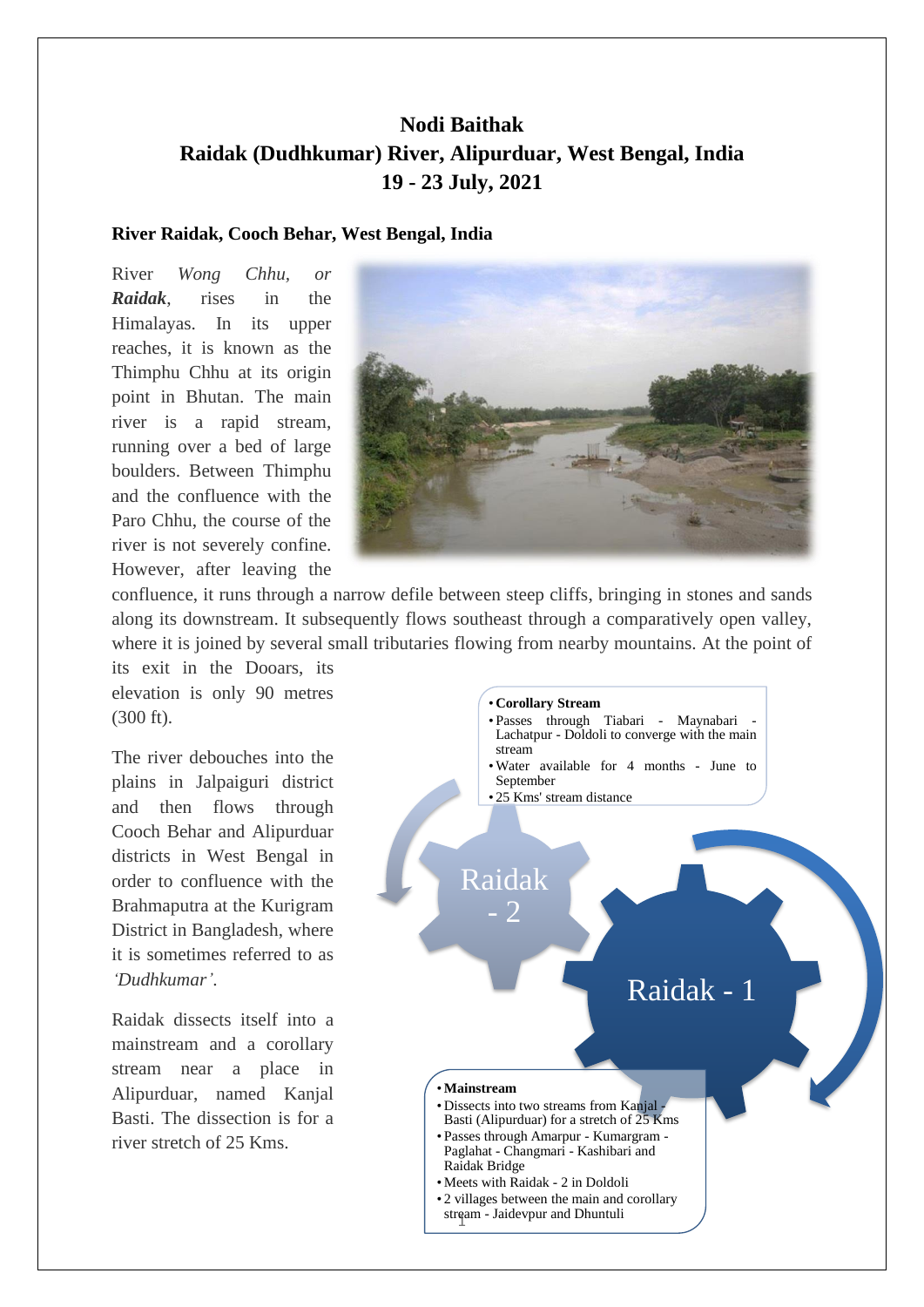Around 100 families  $(6 - 8)$  villages) dwell on either banks of the corollary river stream (Raidak – 2), where the '*Baithak'* was conducted. Livelihood options for these villagers are not many, since these locations are far from the district headquarters with very little market access and external footfalls. Main livelihood options include lifting stones and sands from the river bed throughout the year and seasonal paddy and jute cultivation during the monsoons.



## **Distribution of Livelihood in the surveyed Location(s):**

#### **Key Issues and Challenges:**

 $\checkmark$  **Dearth of water in Raidak:** Availability of river water throughout the year has been a preceding occurrence in these lower riparian locations, particularly after the installation of a 336 MW Chhukha Hydropower Plant in the south-western part of Bhutan. Owing to this, the overall dependence on Raidak has subsequently fallen over the past decades. Earlier, river water was profoundly used for cultivating paddy (both Kharif – monsoon and Boro – winter crops) and jute; cutting canals from the river channel for the purposes of irrigation. At present, river water can only be used during the monsoon cultivation. Other crops are grown on supplemental irrigation, procuring water from alternative means. Furthermore, all these villages use deep tube-wells for regular drinking water

supplies. Fishing as a prominent livelihood option is far from reality. A decrease in the water levels coupled with irregular stone lifting from the river beds makes the occupation even more difficult.

✓ **Creation of alternative livelihoods, distorting ecology:** Other than people who manage to secure Government

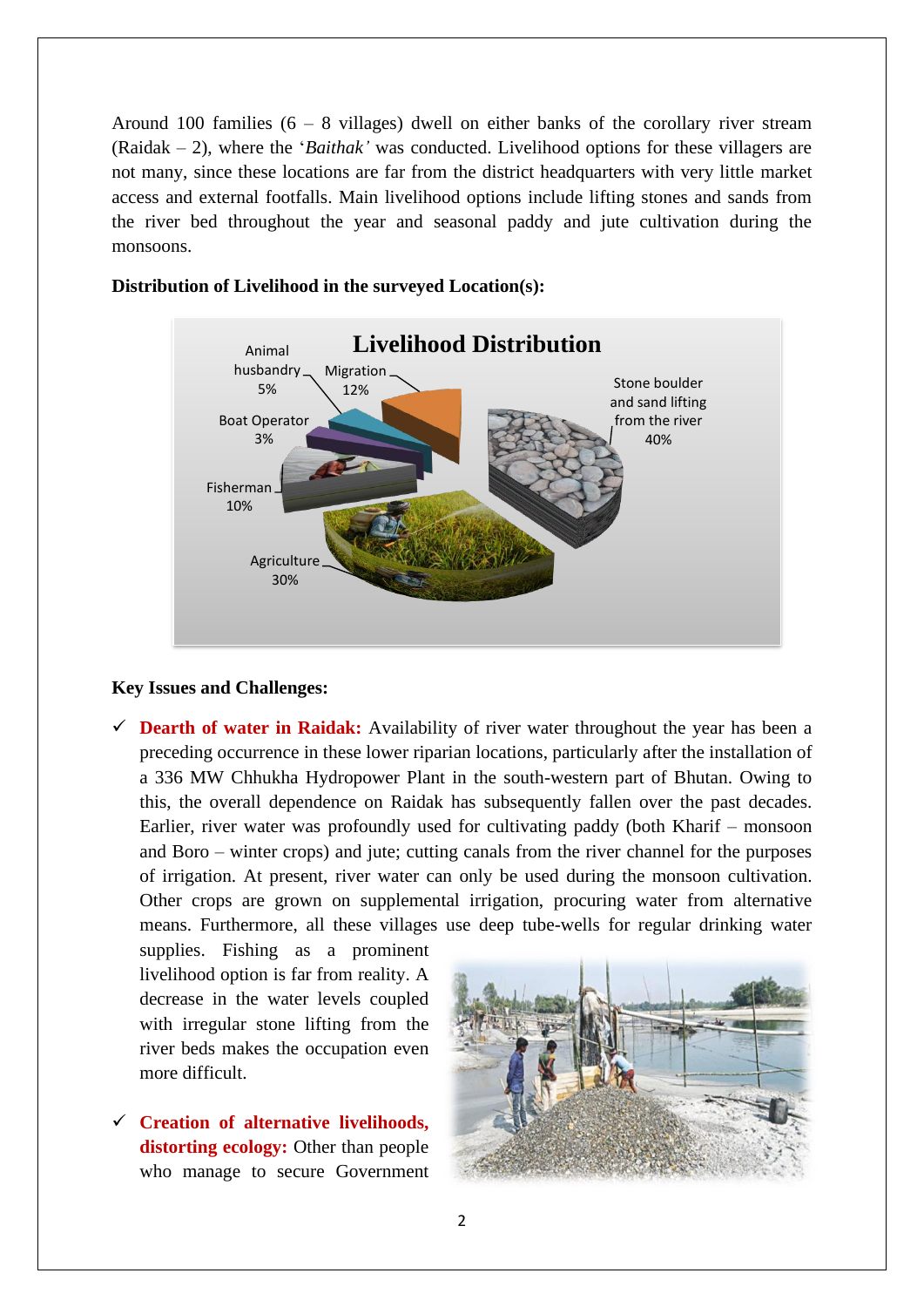jobs which are limited, people migrate out in search of livelihood. Given that the earlier livelihood options of year – long agriculture and fishing was profoundly dependent on river water, people have now started creating alternative opportunities in the likes of stone and sand mining from the river beds. This has negatively impacted the river health and distorted the overall ecology in the area.

- ✓ **Same Work – Varied Wages:** There are growing concerns relating to differences in the wage structure of local men and women, who are involved in stone lifting and sand mining activities. Although, works assigned to both men and women are similar, payments of women labourers (INR 250/100 CFT stone) are less as compared to men (INR 350-400/100 CFT stone). The major reason behind such differences as per discussions with local businessmen can be attributed to the fact that women takes more time (approximately 10 hours) to finish a given daily assignment as compared to men (approximately 8 hours), often *delaying* the business process.
- ✓ **A shift from manual to mechanised mode of operations:** For the last few years, local businessmen are increasingly adapting means of using mechanised excavators and forklanes as a possible replacement to engaging local labourers in lifting stones and sand; making greater profits. Estimation reveals that these machineries are capable of supplanting 17 – 20 labourers with increased efficiency and advanced modes of operation. Replacement of these sorts are not only creating a void in opportunities at the local level, but also rescinding the natural ecosystem by means of river erosion. Furthermore, usage of machineries in mining activities has an incremental effect on creating asymmetric depths (as deep as  $15 - 20$  ft.) on some parts of the river bed, which increased the frequency of floods in these areas during the monsoon. Despite some local level discontents and interventions regarding the recent shift in the mode of operations, not much resistance actually took place in order to create a community discourse in eliminating such activities, which are often termed as *'politically motivated and biased'*.

#### **Key Entry Points towards Sustainability:**

**Leveraging palpable community level concerns regarding river health, natural resources and related ecosystem** – Growing concerns of local communities regarding construction and necessary supervision of concrete dams on either side of the river stream has been duly noted. Proper maintenance of the already existing dams could prevent the river from subsequent bank erosions. Although mining and stone-lifting is essentially unsustainable in maintaining the river ecology in the long run; given the ongoing practices, lesser usage of machine excavators in sand and stone mining would have manifold benefits in favour of the community and the larger society. Beyond ensuring jobs and sustenance of the locals, manual mining process would ensure lesser distortions in the river beds, which would be instrumental in preventing floods and bank erosion. Moreover, locals have raised serious concerns about the adverse impact of mechanised sand mining on wildlife protection in the region.